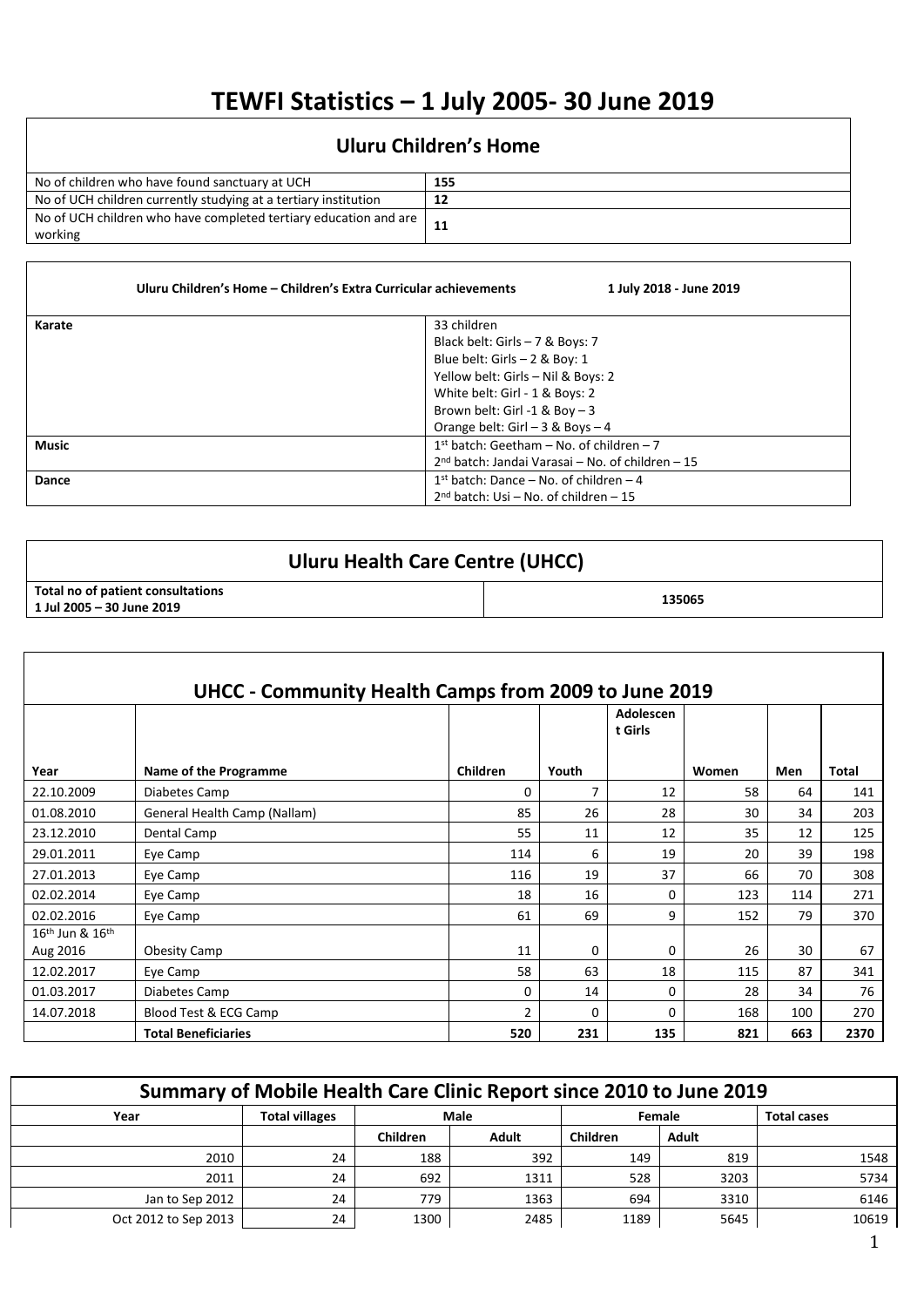| Oct 2013 to Sep 2014       | 24 | 994       | 1646       | 1105      | 3623  | 7368  |
|----------------------------|----|-----------|------------|-----------|-------|-------|
| Oct 2014 to Sep 2015       | 24 | 900       | 1679       | 1009      | 2179  | 5767  |
| Oct 2015 to Sep 2016       | 24 | 265       | 610        | 237       | 948   | 2060  |
| Oct 2016 to March 2018     | 24 | Programme | Time being | Suspended |       |       |
| Oct 2016 to March 2019     | 24 | Programme | Time being | Suspended |       |       |
| <b>Total Beneficiaries</b> |    | 5118      | 9486       | 4911      | 19727 | 39242 |

|                | <b>Community Development Programmes since 2007 to June 2019</b>     |              |       |                                |       |     |                                   |                                      |  |  |
|----------------|---------------------------------------------------------------------|--------------|-------|--------------------------------|-------|-----|-----------------------------------|--------------------------------------|--|--|
| SL. No         | <b>List of Programmes</b>                                           | Childre<br>n | Women | <b>Adolesc</b><br>ent<br>Girls | Youth | Men | Total<br><b>Benefic</b><br>iaries | Total<br>No of<br>Progr<br>amme<br>s |  |  |
| $\mathbf{1}$   | Child Rights awareness                                              | 611          | 0     | 0                              | 0     | 0   | 611                               | 26                                   |  |  |
| $\overline{2}$ | <b>Personality Development</b>                                      | 429          | 93    | 16                             | 408   | 47  | 820                               | 71                                   |  |  |
| 3              | Awareness on Waste Management                                       | 278          | 273   | 187                            | 204   | 151 | 1093                              | 15                                   |  |  |
| 4              | Life Skill Education                                                | 2825         | 350   | 231                            | 863   | 52  | 4321                              | 183                                  |  |  |
| 5              | Mother's Day Programme                                              | 132          | 325   | 62                             | 0     | 0   | 519                               | 4                                    |  |  |
| 6              | Breast feeding day                                                  | 27           | 42    | 116                            | 14    | 0   | 233                               | 6                                    |  |  |
| $\overline{7}$ | Diabetes awareness programme                                        | 61           | 745   | 1903                           | 937   | 570 | 3832                              | 201                                  |  |  |
| 8              | Awareness on Self Medication                                        | 92           | 28    | 86                             | 89    | 29  | 324                               | 10                                   |  |  |
| 9              | Tobacco and Alcoholic awareness programme                           | 0            | 42    | 253                            | 170   | 116 | 558                               | 66                                   |  |  |
| 10             | Dengue Flu awareness programme                                      | 358          | 358   | 189                            | 423   | 369 | 1697                              | 203                                  |  |  |
| 11             | Awareness on Tuberculosis                                           | 0            | 13    | 0                              | 0     | 40  | 0                                 | 9                                    |  |  |
| 12             | Health & Nutrition awareness for Pregnancy Women                    | 469          | 103   | 100                            | 58    | 31  | 761                               | 42                                   |  |  |
| 13             | Snake bites awareness programme                                     | 265          | 180   | 264                            | 267   | 208 | 1184                              | 66                                   |  |  |
| 14             | Rabies awareness programme                                          | 322          | 65    | 152                            | 193   | 78  | 810                               | 14                                   |  |  |
| 15             | Individual counselling for diabetic and BP patients                 | 202          | 0     | 84                             | 76    | 0   | 362                               | 144                                  |  |  |
| 16             | Cholesterol awareness programme                                     | 112          | 0     | 89                             | 77    | 0   | 278                               | 16                                   |  |  |
| 17             | First Aid Awareness Programme                                       | 169          | 0     | 57                             | 138   | 0   | 364                               | 9                                    |  |  |
| 18             | Mental Health and Suicidal prevention                               | 110          | 10    | 0                              | 59    | 21  | 200                               | 17                                   |  |  |
| 19             | Domestic Violence Programme                                         | 0            | 150   | 0                              | 0     | 0   | 150                               | 4                                    |  |  |
| 20             | Self Help Group Support                                             | 0            | 58    | 0                              | 0     | 0   | 58                                | 5                                    |  |  |
| 21             | International Women's Day Programme                                 | 62           | 479   | 122                            | 57    | 0   | 720                               | 9                                    |  |  |
| 22             | Disaster Preparedness programme                                     | 115          | 210   | 50                             | 130   | 60  | 565                               | 20                                   |  |  |
| 23             | Programme on Mental Health Suicidal attempts causes &<br>Prevention | 0            | 50    | 0                              | 61    | 48  | 159                               | 34                                   |  |  |
| 24             | <b>Stress Management Programme</b>                                  | 1224         | 179   | 519                            | 677   | 209 | 2808                              | 143                                  |  |  |
| 25             | Importance of Education Programme                                   | 0            | 10    | 0                              | 0     | 8   | 18                                | $\mathbf{1}$                         |  |  |
| 26             | Road Safety Awareness Programme                                     | 627          | 174   | 516                            | 766   | 355 | 2438                              | 85                                   |  |  |
| 27             | <b>Cyber Crime Programme</b>                                        | 0            | 6     | 0                              | 35    | 19  | 60                                | 5                                    |  |  |
| 28             | General Counselling for UCH Children and Community Children         | 644          | 0     | 0                              | 89    | 0   | 733                               | 264                                  |  |  |
| 29             | Awareness about the schemes for Differently Challenged              | 12           | 13    | 6                              | 8     | 7   | 46                                | 3                                    |  |  |
| 30             | Sports(Volley Ball, Cricket and other games)                        | 90           | 30    | 35                             | 120   | 0   | 275                               | 15                                   |  |  |
| 31             | Cleaning Campaign in the Community                                  | 50           | 0     | 0                              | 0     | 157 | 207                               | 3                                    |  |  |
| 32             | Summer Camp on Life Skills                                          | 3015         | 0     | 0                              | 0     | 0   | 3015                              | 44                                   |  |  |
| 33             | LIC Micro Insurance Programme                                       | 0            | 50    | $\mathbf 0$                    | 0     | 65  | 115                               | 0                                    |  |  |
| 34             | Children's Day Celebration                                          | 451          | 25    | 8                              | 10    | 4   | 498                               | 6                                    |  |  |
| 35             | Teacher's Day Celebration                                           | 0            | 0     | $\mathbf 0$                    | 0     | 45  | 45                                | $\mathbf{1}$                         |  |  |
| 36             | Pongal Celebration in Tribal Community                              | 28           | 10    | 0                              | 0     | 15  | 53                                | $\mathbf{1}$                         |  |  |
| 37             | Children's Parliament                                               | 399          | 0     | 0                              | 0     | 0   | 399                               | 4                                    |  |  |
| 38             | Solid Waste Management                                              | 379          | 0     | 0                              | 0     | 0   | 379                               | $\overline{2}$                       |  |  |
| 39             | Right to Information Act awareness programme                        | 120          | 197   | 221                            | 211   | 74  | 823                               | 43                                   |  |  |
| 40             | <b>Volley Ball Ground Making</b>                                    | 0            | 0     | 0                              | 59    | 0   | 59                                | $\mathbf{1}$                         |  |  |
| 41             | Safety measures while fishing(Life Jacket Usage)                    | 150          | 55    | 45                             | 80    | 180 | 510                               | $\mathbf{1}$                         |  |  |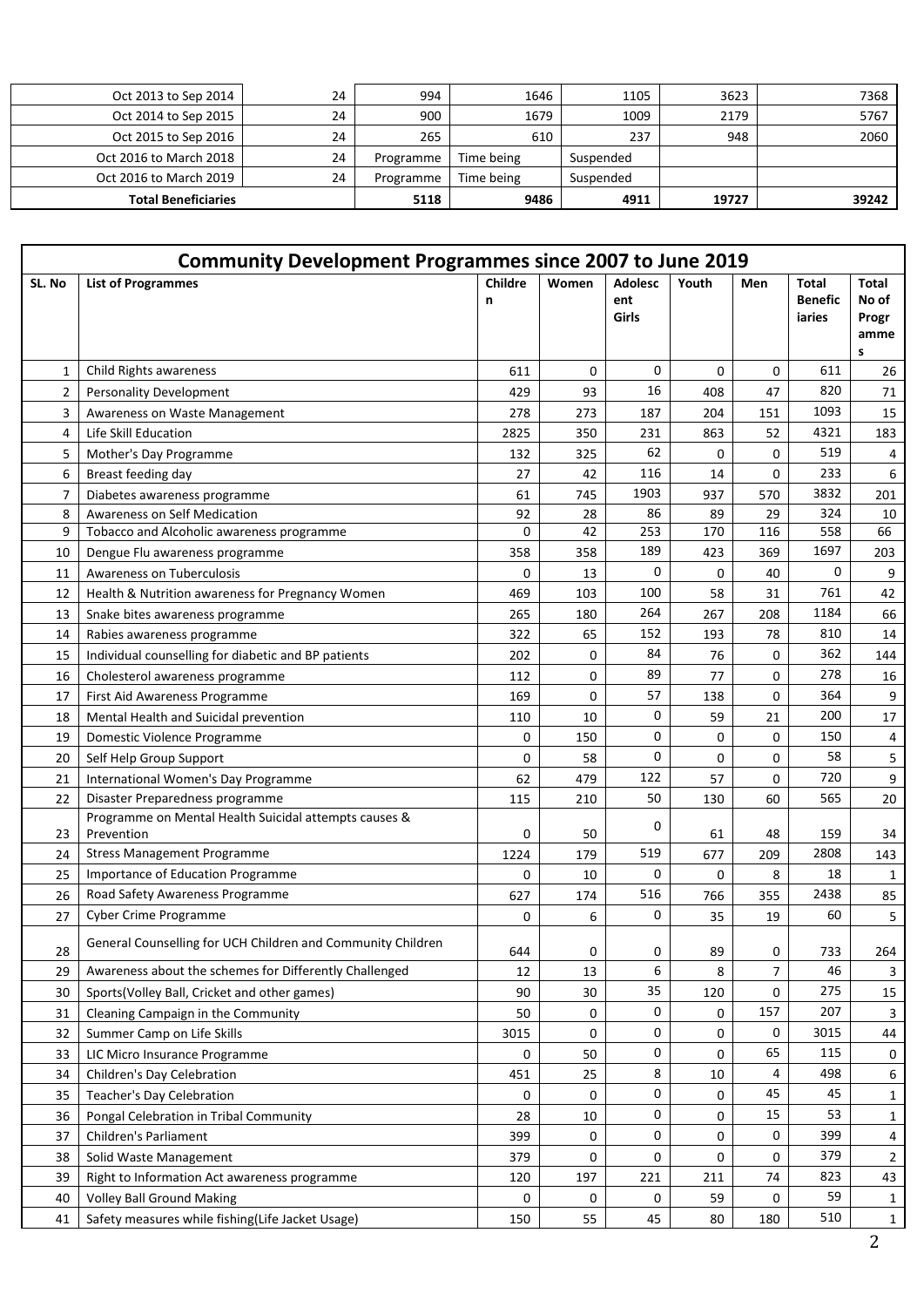| 42 | Tsunami Memorial Day Programme             | 16       | 0    | 12   | 24   | 25   | 77    | 2  |
|----|--------------------------------------------|----------|------|------|------|------|-------|----|
| 43 | <b>Conflict Management Programme</b>       | 0        | 5    | 0    | 0    | 14   | 19    | 1  |
| 44 | <b>Fire Safety Awareness</b>               | 46       | 0    | 0    | 0    | 0    | 46    | 2  |
|    | <b>Vocational Training programmes:</b>     |          |      |      |      |      |       |    |
| 45 | Boat Engine Repair of minor faults         | 0        | 0    | 0    | 90   | 0    | 90    | 3  |
| 46 | <b>Auto Driving Class</b>                  | 0        | 0    | 24   | 0    | 0    | 24    | 3  |
| 47 | Gift making                                | 15       | 38   | 74   | 16   | 0    | 143   | 5  |
| 48 | Paper bag making                           | 27       | 28   | 29   | 11   | 0    | 95    | 5  |
| 49 | <b>Mushroom Cultivation</b>                | $\Omega$ | 35   | 28   | 35   | 0    | 98    | 4  |
| 50 | White wash Powder making                   | $\Omega$ | 33   | 34   | 27   | 0    | 94    | 4  |
| 51 | Tailoring Class in collaboration with PBRC | 0        | 77   | 99   | 0    | 0    | 176   | 10 |
| 52 | Candle making                              | 0        | 77   | 34   | 0    | 0    | 111   | 10 |
| 53 | Phenol making                              | $\Omega$ | 120  | 80   | 0    | 0    | 200   | 10 |
| 54 | Washing Powder making                      | $\Omega$ | 110  | 90   | 0    | 0    | 200   | 10 |
| 55 | Incense making                             | 0        | 105  | 85   | 0    | 0    | 190   | 10 |
| 56 | Dish wash Powder making                    | 0        | 120  | 95   | 0    | 0    | 215   | 10 |
| 57 | <b>Beauty Culture</b>                      | 0        | 125  | 85   | 0    | 0    | 210   | 10 |
|    | <b>Total Beneficiaries</b>                 | 13812    | 5196 | 6333 | 6482 | 2997 | 34088 |    |

|                | <b>COMMUNITY EDUCATION PROGRAMMES SINCE 2006 to June 2019</b>                          |          |          |                            |              |             |                                          |                                      |  |  |  |  |  |
|----------------|----------------------------------------------------------------------------------------|----------|----------|----------------------------|--------------|-------------|------------------------------------------|--------------------------------------|--|--|--|--|--|
| SL.No          | <b>List of Programmes</b>                                                              | Children | Women    | <b>Adolescent</b><br>Girls | Youth        | Men         | <b>Total</b><br><b>Beneficiarie</b><br>S | <b>Total No of</b><br>Programme<br>s |  |  |  |  |  |
| $\mathbf{1}$   | Career Guidance                                                                        | 3591     | 266      | 369                        | 1759         | 22          | 6007                                     | 281                                  |  |  |  |  |  |
| $\overline{2}$ | <b>Health Education</b>                                                                | 1442     | 9        | 1277                       | 290          | 4           | 3022                                     | 99                                   |  |  |  |  |  |
| $\overline{3}$ | <b>Non-Formal Education</b>                                                            | 464      | 888      | 418                        | 256          | 218         | 2244                                     | 177                                  |  |  |  |  |  |
| 4              | <b>Supplementary Education (Teaching</b><br>English Subject)                           | 62       | 0        | 0                          | 0            | 0           | 62                                       | 110                                  |  |  |  |  |  |
| 5              | <b>Community English Class</b>                                                         | 147      | 53       | 47                         | 12           | $\Omega$    | 226                                      | 269                                  |  |  |  |  |  |
| 6              | <b>Literacy Class</b>                                                                  | 474      | 0        | 0                          | 0            | 0           | 474                                      | 283                                  |  |  |  |  |  |
| $\overline{7}$ | General Knowledge Competition                                                          | 2240     | 0        | $\Omega$                   | 0            | $\Omega$    | 2240                                     | 76                                   |  |  |  |  |  |
| 8              | <b>Personality Development</b>                                                         | 1698     | 168      | 133                        | 225          | 34          | 2258                                     | 432                                  |  |  |  |  |  |
| 9              | Science Experiment Programme                                                           | 51       | 0        | 0                          | 0            | 0           | 51                                       | $2^{\circ}$                          |  |  |  |  |  |
| 10             | Rally on School Enrolment                                                              | 87       | 9        | 0                          | $\mathbf{1}$ | 10          | 107                                      | $\mathbf{1}$                         |  |  |  |  |  |
|                | <b>Computer Education</b>                                                              |          |          |                            |              |             |                                          |                                      |  |  |  |  |  |
| 11             | <b>ICT Education</b>                                                                   | 1953     | $\Omega$ | 193                        | 23           | $\Omega$    | 2169                                     | 302                                  |  |  |  |  |  |
| 12             | <b>Basic Computer Education</b>                                                        | 2463     | 58       | 1418                       | 1178         | 187         | 5304                                     | 390                                  |  |  |  |  |  |
| 13             | Desktop Publishing courses                                                             | 169      | 0        | 227                        | 317          | 0           | 713                                      | 43                                   |  |  |  |  |  |
| 14             | <b>HTML Course</b>                                                                     | 80       | 0        | 75                         | 173          | 0           | 328                                      | 94                                   |  |  |  |  |  |
| 15             | <b>Tally Course</b>                                                                    | 5        | 0        | 156                        | 170          | 0           | 331                                      | 136                                  |  |  |  |  |  |
| 16             | <b>Internet Usage</b>                                                                  | 730      | 150      | 273                        | 366          | 117         | 1636                                     | 505                                  |  |  |  |  |  |
| 17             | <b>Computer Automation</b>                                                             | 290      | 0        | 257                        | 90           | 0           | 637                                      | 185                                  |  |  |  |  |  |
| 18             | Hardware and Networking                                                                | $\Omega$ | 0        | 0                          | 16           | $\mathbf 0$ | 16                                       | $7\overline{ }$                      |  |  |  |  |  |
| 19             | Digital Literacy project                                                               | 0        | 105      | 55                         | 0            | 0           | 160                                      | 65                                   |  |  |  |  |  |
| 20             | Village Knowledge Centre                                                               | 1052     | 481      | 656                        | 931          | 229         | 3221                                     | 1100                                 |  |  |  |  |  |
| 21             | Photoshop course                                                                       | 45       | 0        | 20                         | 0            | 0           | 65                                       | 93                                   |  |  |  |  |  |
| 22             | Computer Wallah Projects in Schools                                                    | 1727     | 0        | 45                         | 0            | 0           | 1772                                     | 600                                  |  |  |  |  |  |
| 23             | Computer Wallah Projects in<br>Community                                               | 187      | 105      | 95                         | 82           | 0           | 469                                      | 55                                   |  |  |  |  |  |
| 24             | eClassroom on Wheels Project in<br>Schools                                             | 2216     | 49       | 100                        | 0            | 0           | 2365                                     | 725                                  |  |  |  |  |  |
| 25             | eClassroom on Wheels Project in<br>Community (Marakkanam & Puthiran<br>Kottai Village) | 435      | 0        | 334                        | 581          | 23          | 1373                                     | 182                                  |  |  |  |  |  |